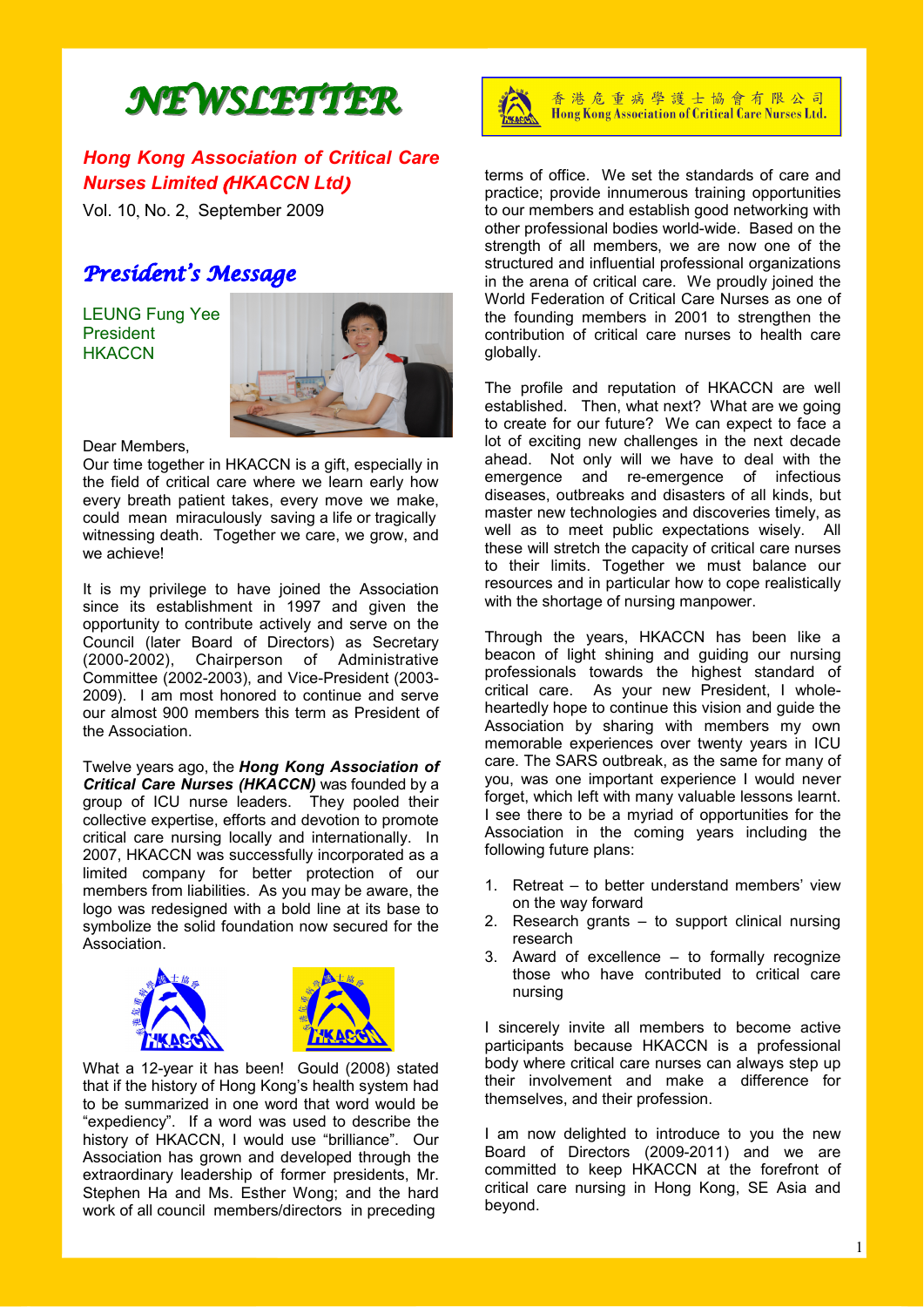| <b>Position</b>                            | Name                                                                                                                                                    |
|--------------------------------------------|---------------------------------------------------------------------------------------------------------------------------------------------------------|
| President                                  | Ms. LEUNG Fung Yee, Georgiana                                                                                                                           |
| Vice-President                             | Mr. LUK Hing Wah                                                                                                                                        |
| Secretaries                                | Ms. SO Kwok Po (1 <sup>st</sup> Secretary)<br>Ms. NG Choi Ming (2 <sup>nd</sup> Secretary)                                                              |
| Treasurers                                 | Ms. Grace WONG (1 <sup>st</sup> Treasurer)<br>Ms. KWOK Lai Yin (2 <sup>nd</sup> Treasurer)                                                              |
| Professional<br>Development Com-<br>mittee | Mr. David CHAN (Chairperson)<br>Ms. MAK Wai Ling (1 <sup>st</sup> Vice Chair-<br>person)<br>Ms. CHAU Lai Sheung (2 <sup>nd</sup> Vice Chair-<br>person) |
| Administrative Com-<br>mittee              | Ms. Esther WONG (Chairperson)<br>Ms. Flossie MAN (Vice Chairperson)<br>Mr. CHEN Pui Kit<br>Ms. Ruby WONG                                                |

#### Reference:

Gould, D (2008). A Historical Review: The Colonial Legacy. In Leung, G. M. & Bacon-Shone, J. (eds.), *Hong Kong's health system: Reflection, p e r s p e c t i v e s and visions* (pp. 17-26). Hong Kong University Press: Hong Kong.

# *Message from the Editor*

# CHIANG Chung Lim Vico Chief Editor **HKACCN**

It has been two years since the incorporation of HKACCN in 2007. Time flies as usual and I wish that you are all well and managing effectively with the ever coming new challenges in our professional careers and lives!

The contributions of our ex-president Ms Esther Wong is very significant and now the HKACCN has a new President Ms Leung Fung-Yee. Ms Wong continues to serve in the new Board of Directors and her great mission and wealth of experiences in critical care nursing has never left the Association and the field.

Ms Leung is not unfamiliar among the critical care nursing colleagues in Hong Kong. In the beginning of this Newsletter, she has shared with us her experience and visions in her role as the new President of HKACCN. In the remaining part of this issue, Ms Mak Wai-Ling will share her views and experience regarding the preparedness of critical nurses against the H1N1 flu. Last but not the least, Mr Yang Wah-Yung will tell us about his great participation and feelings about his trip in July 2009 to the Yinchuan City (银川市) with a team of members from the HKACCN.

I wish you all enjoy reading this new issue of the HKACCN Newsletter.

*Best Wishes to the 2nd nd Anniversary of Anniversary of the HKACCN (Ltd) ! the HKACCN (Ltd) !* 



# *Critical Care Nurses are Ready to Manage H1N1 Influenza*

MAK Wai Ling Nurse Specialist ICU (PMH & YCH)

### **Introduction**

On 11 June 2009, the World Health Organization (WHO) declared H1N1 influenza (swine flu) a pandemic, confirming the sustained worldwide spread of the virus, which was first reported in April in La Gloria, Mexico. 'Tsunami' was the best natural phenomenon used to describe the outbreak of H1N1 Influenza in this year. As of August 6, WHO reported more than 177,450 H1N1 cases in more than 168 countries worldwide, resulting in at least 1,462 deaths.

In Hong Kong, the first case was reported on May 1, which was an imported event. And as of August 6, Hong Kong discovered more than 4,970 cases, of which 16 of them categorized as serious and critical, and 11 cases required ICU admission. However, the number was continuous to rise and on August 16, more than 7,000 cases were reported, of which 27 of them were serious and critical, and 14 cases required ICU admission. With the painful SARS experience that we learnt in 2003, we are now always prepared and ready to face with the new challenges.

## **Infection Control Readiness**

Standardized infection control guidelines were already prepared by infection control teams and drills were performed at different levels of the health care system. In ICU, some procedures including endotrahceal intubation, endotracheal suctioning, and bronchoscopy, etc, are identified as high risk procedures and stringent infection control measures are emphasized. These greatly diminish the chances of unprotected exposure from the silent cases.

### **Specific Knowledge and Skill Readiness**

In leading of the critical care nursing field, we need to equip our staff and keep them with the most updated knowledge and skills. Staff members need to be alert to the key advances and new medical trends to ensure their competence. Various knowledge and skill enhancement programmes have been organized to enhance our staff's preparedness. Nursing journal club is one of the effective means to update knowledge. It provides a good platform for nurses to familiarize themselves with the advanced literature in such field of work. High risk procedures like airway management are strongly targeted for skill proficiency and the related workshops are arranged for staff to enhance their skills.

### **Psychological Readiness**

To fight against the swine flu, we do not only need to have high quality equipment and proficient skills,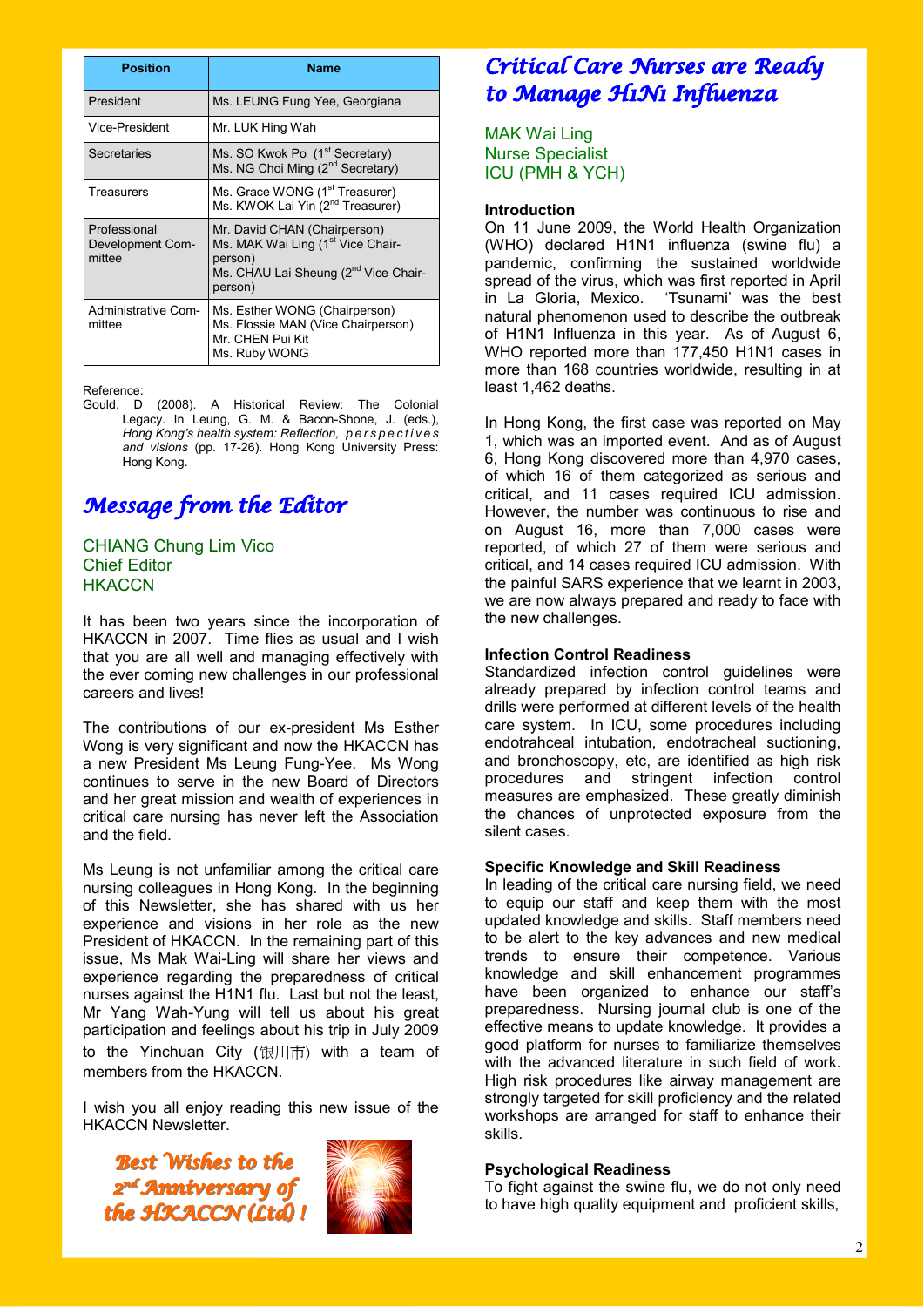psychological wellness is also extremely essential to win the battle. Psychological preparation workshops have been organized for frontline nurses. Center for Personal and Crisis Intervention (OASIS) in HA has played a substantial role in developing staff's inner resources and strengthen their preparedness in the past few years.

During the critical period, with the overwhelming information available from various sources, an effective and good communication channel is one of the most important ways to allay worries of the frontline staff. Direct and professional communication means should be provided in the clinical areas. These must be opened, transparent and reciprocal, which provide immediate, congruent and updated information to minimize confusion. We work as a team and we care for our carers.

### **Experiences Sharing**

The first patient of swine flu who needed intensive care was admitted on July 7 and the number quickly increased thereafter. Swift responses of experienced doctors in various hospitals were drawn and a sharing seminar on the management of these critically ill patients was held in late July. Doctors and nurses from both public and private hospitals were invited to join this seminar. Updated information was provided and a very fruitful discussion was made. Another sharing seminar with nursing perspectives was also organized promptly in early August. Apart from the medical management of H1N1 influenza, nursing issues including uncommon nursing procedures, infection control measures, physical and psychological wellbeing of patients and staff, manpower issues and handling of the mass media were discussed. The seminar provided a good platform for critical care nurses to share their experiences, and also learn and gain from others.

### **Conclusion**

Critical care nurses should always be prepared and ready for any kinds of pandemic. Critical care nursing leaders should take up an active role in identifying current knowledge and skills to ensure the delivery of safe and best nursing care.

Bibliography

WHO (2009). *Situation updates - Pandemic (H1N1)*. Available http://www.who.int/csr/disease/swineflu/updates/en/index. html

CHP (2009). Situation update. Available http://www.chp.gov.hk/files/pdf/Daily\_update\_on\_swine\_in fluenza\_bilingual.pdf

# *The Professional Trip to Yinchuan City* **(**银川市)

YANG Wah Yung Advanced Practice Nurse ICU (PMH & YCH)

Our Association was again invited to organize a Critical Care Nursing Course at one of the provinces in China. This year, we are honored by the nursing colleagues in Ningxia (宁厦), where a specially arranged 3-day critical care course was held for the nurses in that region. Where is Ningxia? Ningxia Hui Autonomous Region is a Hui (回族) autonomous Islamic region of the People's Republic of China, located in the northwestern part and into the middle and lower reaches of the Yellow River. We actually conducted lectures in Yinchuan City (银川市), the capital of Ningxia.



A team of four people including of Ms Esther Wong (President), Ms Leung Fung-Yee (Vice-president), Ms Villa Leung (Secretary) and the author took the trip to Ningxia from 10/7/09 to 13/7/09. The trip was well arranged and supported by our respectful predecessor, Ms Sheila Iu (retired Senior Nursing Officer), who has ever devoted to develop the nursing standards in mainland China. The coordinator, Ms Ma Cheuk-Lan (馬竹蘭女士) in Yinchuan City wished that, through this exchange of nursing knowledge and experience, HKACCN could introduce and connect them to the international service standards and enhance their capabilities in acute illness management, critical care delivery and technological advancement. There were around 200 participants from nearby cities who joined the seminars.

After the welcome speech conducted by Ms Ma and Ms Guo Yan-Hong (郭燕紅, 卫生部医政司护理管理

处处長), the 3-day course with comprehensive coverage of different topics commenced. The talks on the first two days were conducted by our team. It started with the Advance Cardiac Life Support (ACLS) 2005 Guidelines to refresh and update the nurses' CPR skills and knowledge in managing cardiovascular emergencies. To address the current development and advancement of critical care nursing, updated clinical knowledge was delineated. It included patient assessment which incorporated nursing theories into the wisdom and art of practice, advanced ventilatory modes and care updates, neurological care updates, acute coronary care & anti-arrhythmic care, hemodynamic monitoring, and infection control issues in the critic-